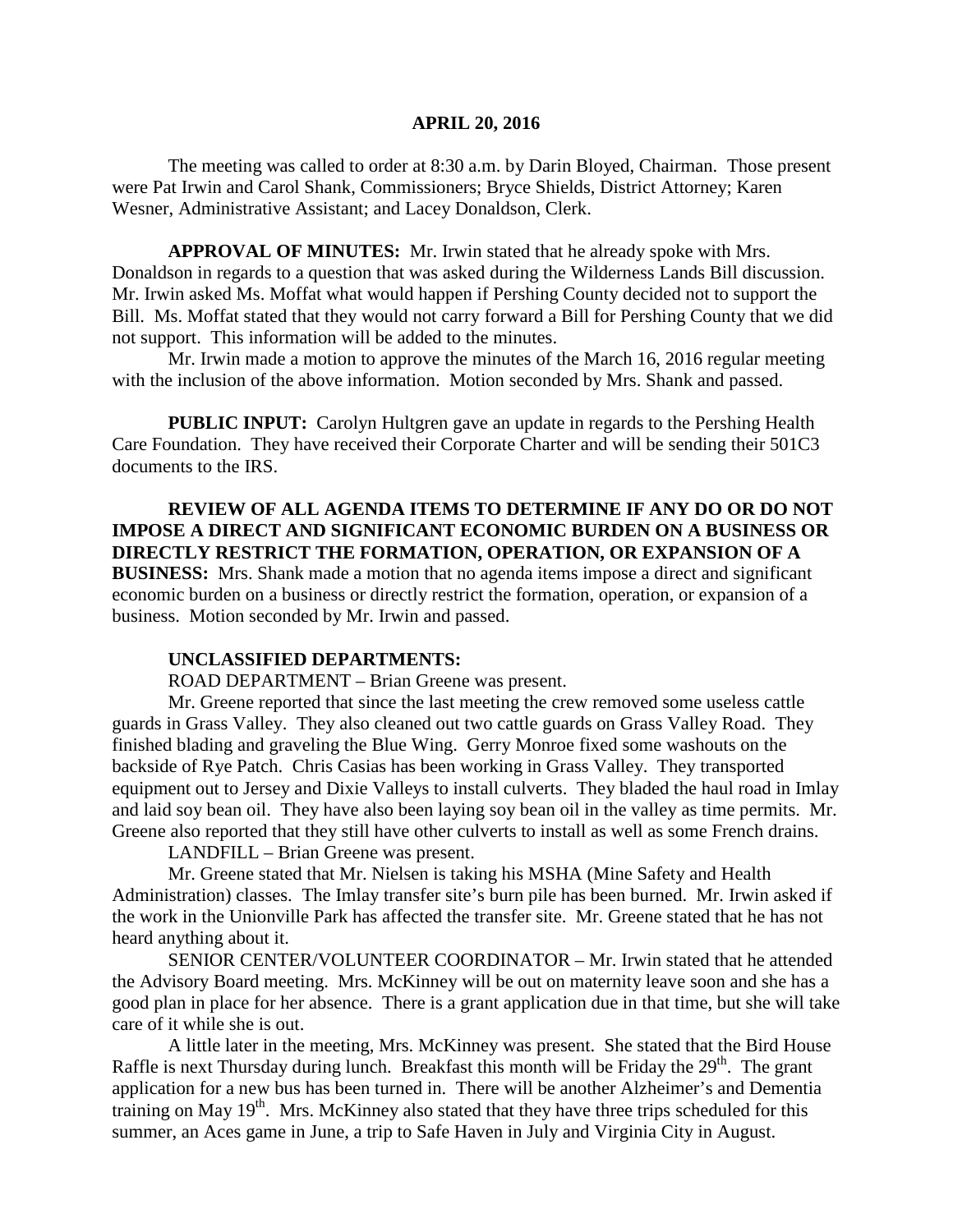BUILDINGS AND GROUNDS – John Handka was present.

Mr. Handka reported that they have been out spraying weeds at the cemeteries, the ball fields and around the park. The arborist was here last week and there are three trees that need to be removed. Mr. Handka stated that he has not received any response from NV Energy in regards to dropping the power lines. Mr. Bloyed stated that he has a number for a higher supervisor and will give that a try. Mrs. Shank asked if there was a plan for replacing the trees that are removed. Mr. Handka stated that he does have a plan to replace trees when needed. He also stated that the trees that are being removed won't lessen the current amount of shade.

Mr. Handka stated that they have started opening up the pool house and will start draining the pool on Monday in preparation of it being acid washed. Mr. Handka stated that no broken pipes were found.

He also reported that they have been fixing sprinklers, filling in the trenches that were dug for the light poles and seeding the bare spots with grass.

Regarding the Airport, the day light flight inspection of the Papi and REILs went well. They will be doing a night inspection this Sunday. The pre-bid meeting for the beacon replacement project is today. After that meeting, Mr. Handka will be going to Unionville to spray weeds in the park.

Mrs. Shank asked if the building restoration in Unionville has started. Mr. Irwin stated that the new roof is almost completely done. The design was a little different than he anticipated, but it looks good. He will be meeting with them again on Thursday.

*Approval of 2016 Agreement for the Airport re-roofing project:* Mrs. Shank made a motion to approve the 2016 agreement with Alpine Roofing, Co., Inc., in the amount of \$15,852.00 to construct and install a roof system on the pilots' lounge at Derby Field Airport. Motion seconded by Mr. Irwin and passed.

*Frontier Days, Approval of Bounce Houses and Mechanical Bull booths and insurance coverage:* Mr. Handka has not spoken to anyone since the last meeting. Mr. Shields stated that he hasn't either. This item will be placed on the next agenda.

Mr. Handka spoke about the Courthouse Window project. He has looked at both company's samples and would like the Board to move forward with selecting DeBells. His concern with Beautiful Homes Nevada is that they don't have a product that matches the brown exterior and he doesn't feel they have as high a quality product. Mr. Bloyed didn't agree with the statement regarding the quality. This will be discussed more in depth later in the meeting as there is an agenda item.

Mr. Bloyed stated he has received several complaints about the park. Mr. Handka stated that they are working on it. "Weed and Feed" has been put down and they are starting a mowing schedule tomorrow.

COMMUNITY CENTER/ECONOMIC DEVELOPMENT – Mrs. Shank stated that the plans for the kitchen just came back from John Palmer and will now be sent to the Fire Marshall's office. This delay is not good, the plans should have been checked prior to construction starting.

*Request to remove inventory item #CC0217, table:* It was noted that the table is broken.

Mrs. Shank made a motion to remove Inventory Item #CC0217, a table, from the Community Center's Inventory. Motion seconded by Mr. Irwin and passed.

PERSHING COUNTY FIRE/AMBULANCE DEPARTMENTS – Lovelock Chief Dave Ayoob and Mike Heidemann were present.

*REVIEW OF PERSHING COUNTY FIRE OPERATOR POLICY AND F ENDORSEMENT FORM:* Mr. Heidemann drafted a policy for the Board's review. Chief Ayoob stated that his concern is the additional restriction regarding who can sign off as a "chief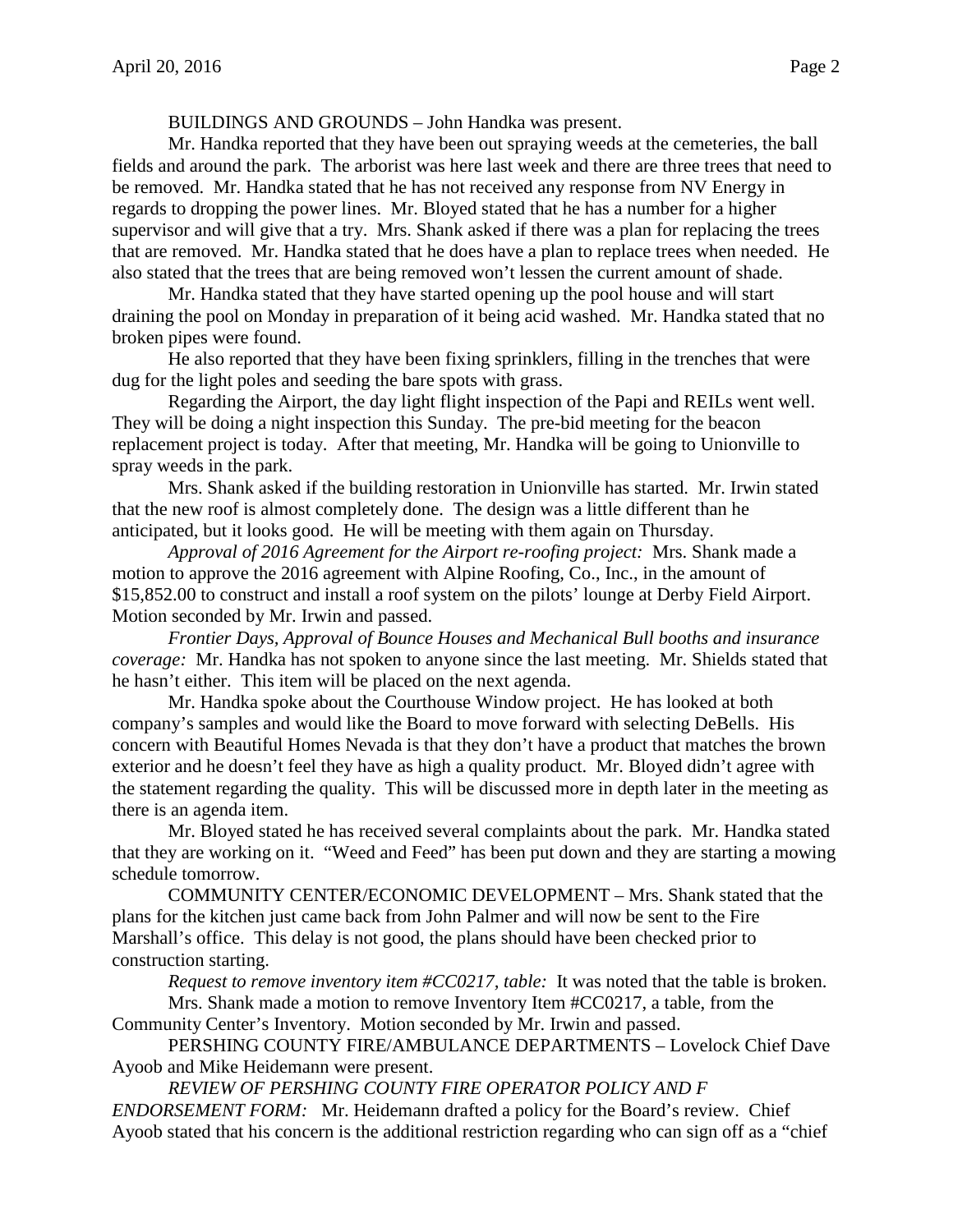officer". Mr. Heidemann stated that someone who hasn't received the certification themselves shouldn't be able to sign off on someone else.

After further discussion, it was decided to add "or has an Emergency Vehicle Operation Course Certification". They are also going to put a December  $31<sup>st</sup>$  deadline on having the policy fully implemented. A Resolution will be on the next agenda.

Mr. Heidemann stated that there is Hazmat training being held at the Hospital today and tomorrow. He also stated that he has not received training schedules from any departments except Grass Valley. There is Railcar Response training in Hawthorne July  $28<sup>th</sup>$  as well.

*AMBULANCE REPORT:* Chief Ayoob and Dan Murphy were present.

There was discussion regarding a billing report from REMSA. Mrs. Childs stated that we have collected \$85,982.11 from July 1, 2015 through March 31, 2016. The Commission would like a report that shows what has been sent to collections.

*UPDATE ON INSTALLATION OF STRYKER SELF-LOADING GURNEY IN 901:* Mr. Murphy stated that at the last POOL/PACT Loss Control Committee meeting they awarded our grant request in the amount of \$12,500, which is approximately half of the cost of the gurney. He called Stryker and we now have a new sales rep, so he is waiting to hear back from them. Mr. Murphy also spoke with Pat Songer of Humboldt General and as soon as we have it, they will put us on their schedule to get it installed.

*TRAINING UPDATE ON THE MIGRATION FROM WEBCUR TO TRIPTIX PATIENT CARE REPORTING SYSTEM AND BILLING PROCESS FOR REMSA ACCESS TO PCR'S; UPDATE ON BILLING WITH REMSA, WHAT WAS BILLED, RECEIVED, SENT TO COLLECTIONS, COLLECTED BY COLLECTIONS, WRITTEN OFF; UPDATE ON COST BASED BILLING FOR MEDICARE CALLS FOR 2016:* Mr. Murphy stated that no one is trained in Triptix and it is currently not being used. One of the concerns is the inability to go back and retrieve old records. There are also some configuration issues.

*UPDATE ON ACTIONS PLANNED BASED ON THE 2016 EMS EVALUATION PRESENTED BY THE PARAMEDIC FOUNDATIONS:* Mr. Irwin stated that all members were just given a copy. A plan to move forward has not been discussed. Mr. Murphy stated that they just went through a similar process at the School District. They formed a committee to prioritize recommendations to move forward.

*FIRE SIDE FOR EACH FIRE DEPARTMENT: Update and list of responses that were eligible for billing by USA Recovery, amount they have collected or written off; List of back billed claims from earlier calls –* Only two claims have been submitted. One of those was written off as uncollectible. There are two others that are in the process of being submitted.

*LOVELOCK FIRE DEPARTMENT:* Chief Ayoob reported that they currently have 5 members in Firefighter I Training and 21 members on the department.

*GRASS VALLEY FIRE DEPARTMENT:* Sean Burke was present.

Mr. Burke stated that this evening they are having their annual joint training with Humboldt Rural Fire Department. He is working with the Imlay Fire Department on writing a letter to the Sheriff in regards to setting the boundaries for response on I-80.

*Discussion regarding advertising and going to bid for the Grass Valley Fire House addition:* Mr. Shields stated that he had been working on the bid specifications with Mr. Burke. Mr. Burke had asked for an update. Mr. Shields thought that in light of the budgets this should be on the agenda so it can be discussed further. Mr. Bloyed stated that the Capital Improvement Committee needs to meet as there was funding transferred out of the Building Fund. It was decided that this will be looked at again after July  $1<sup>st</sup>$ .

*IMLAY FIRE DEPARTMENT:* Gerry Monroe was present.

Mr. Monroe stated that the new Firehouse is coming along well. The framing is up and some of the plumbing has been installed. Mr. Irwin asked about the punch list from the building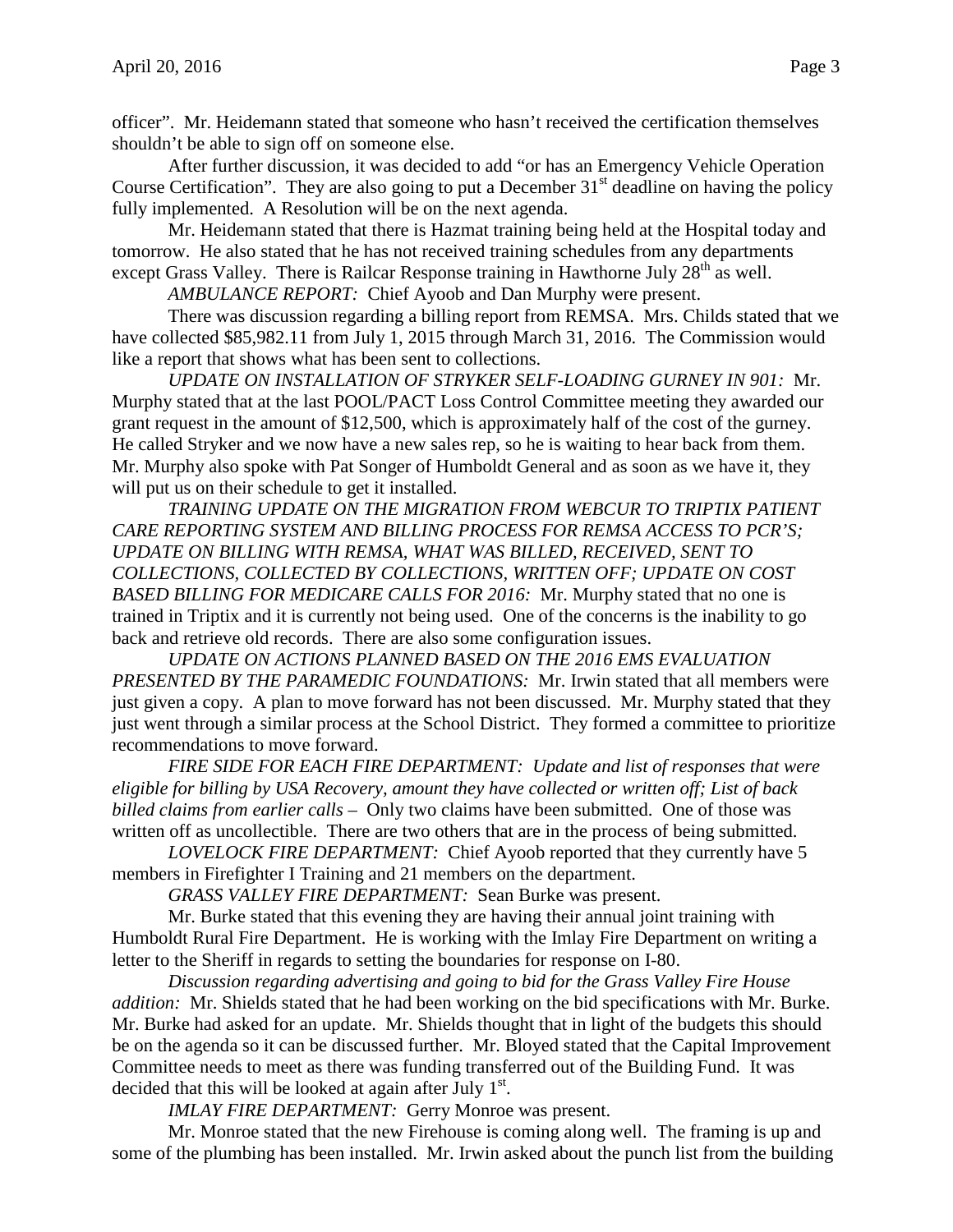construction. Mr. Monroe stated that it has all been corrected; however, the drains have not been addressed. The Board will look into getting them fixed.

*RYE PATCH FIRE DEPARTMENT:* Tom Helms was present.

Mr. Helms stated that they haven't been on many calls yet this year as a lot of their membership has been out of the area. All of the members are now certified as EMRs (Emergency Medical Responder) except two. One of those is a part-time member and Mr. Helms asked if they could exempt him from that requirement. Mr. Irwin stated that is a requirement, and they need to make a plan to meet that requirement. The Department will also be losing two more members and will be down to seven members.

**GRASS VALLEY ADVISORY BOARD:** Annette Stripe and Sean Burke were present.

Mrs. Stripe stated that they have a meeting next Monday night. Melinda Cohen, Game Warden will be there. They are planning a candidate's night on May  $23<sup>rd</sup>$  after their regular meeting. On April  $30<sup>th</sup>$  there will be a craft fair with 19 vendors.

Mrs. Stripe stated that at the Town Hall meeting they had requested copies of the Code Enforcement Officer's report. Mr. Evans stated that he would make sure those are forwarded to Mrs. Stripe.

Mrs. Stripe also asked if the old community center building has been sold. It is in escrow, but will not close until May  $24^{\text{th}}$ .

Mr. Burke stated that he spoke with John Handka about weeds at the current Community Center. They would also like to have the Sheriff bring out some trustees to clean up around the building.

### **UNCLASSIFIED DEPARTMENTS, CONT.D:**

PUBLIC DEFENDER – Steve Cochran was present.

Mrs. Shank stated that she reached out to Jerrie Tipton in Hawthorne in regards to Public Defender services and they will be discussing it at their meeting today.

Mr. Cochran stated that he did send a letter to the Humboldt County Commissioners regarding their decision to cancel the contract with Pershing County. Mr. Irwin stated that Mr. Cochran should still get on their agenda. Mr. Shields stated that a Commissioner should attend that meeting as well.

Mr. Cochran stated that the annual report has been completed.

### **PLANNING DEPARTMENT:** James Evans was present.

Mr. Evans had nothing new to report and stated that everything is going well.

### **IMLAY WATER:** James Evans was present.

Mr. Evans stated that they are scheduled for their sanitary survey on May  $16<sup>th</sup>$ . The tank cleaning will be scheduled for May or June.

## **BUILDING DEPARTMENT:** James Evans was present.

Mr. Evans stated that there have been several small projects started. Mrs. Shank asked who was keeping an eye on the Archival Building project. Mr. Evans stated that there is a project manager. The Board felt that Mr. Evans, as the County Building Inspector, needs to be involved as well. Mr. Evans stated that they are currently having an issue with compaction.

Mr. Bloyed stated that they are asking all Departments with County Vehicles to move them to the Road Department yard while this project is going on as we are short on parking.

Mrs. Shank also spoke about the Community Center kitchen remodel plans. She asked if there was any way the process can be sped up. She is really concerned as the kitchen has already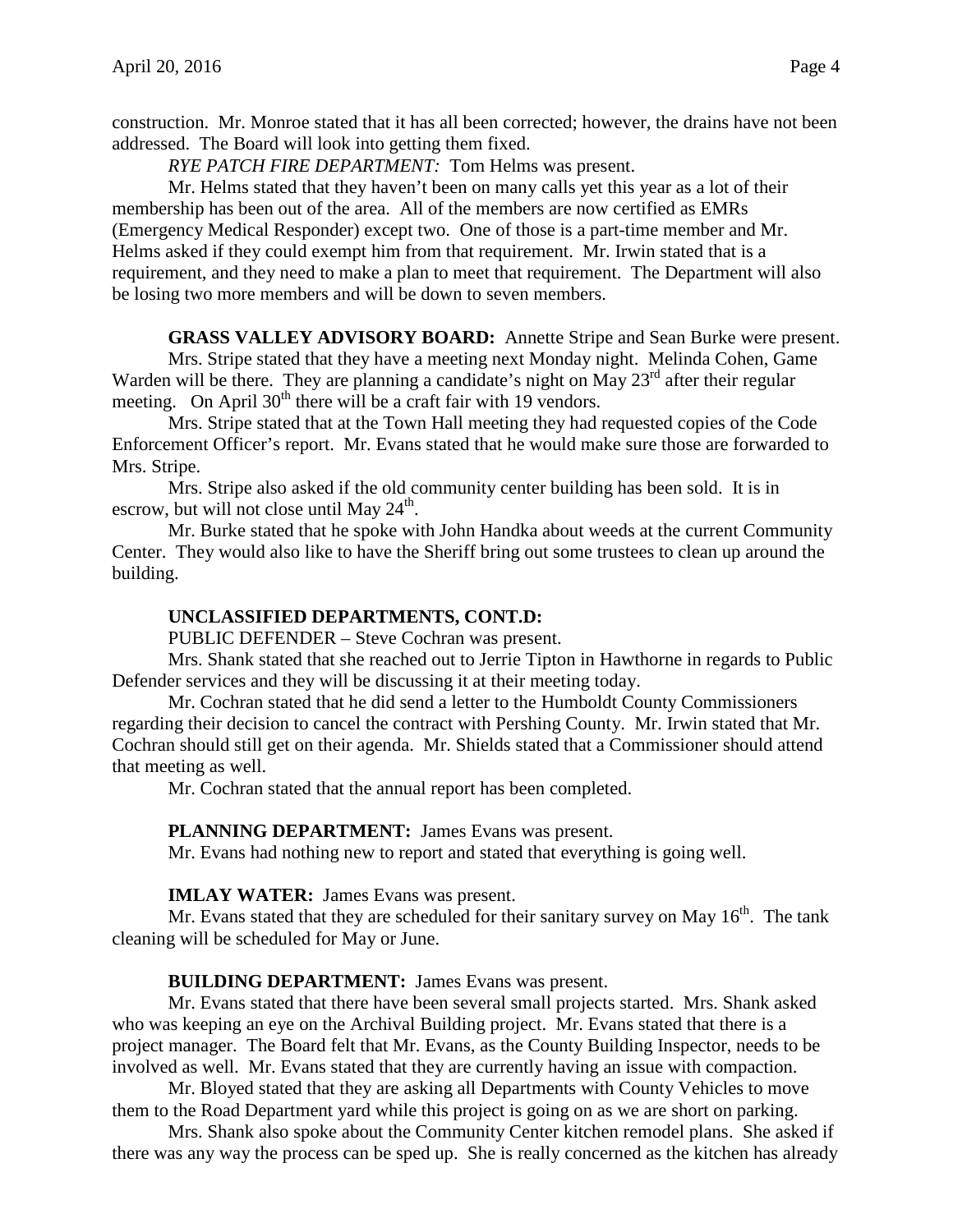been torn up. Mr. Evans stated that Mr. Palmer informed him that he was putting the plans in the mail today and then they will go to the Fire Marshall's office for review.

# **ELECTED DEPARTMENTS:**

LACEY DONALDSON, CLERK-TREASURER – Mrs. Donaldson stated that things are quiet in the office. She has been busy proofing ballots and preparing for the upcoming election.

*Approval of corrections/changes to the Tax Roll:* There were no corrections submitted. RENE CHILDS, RECORDER-AUDITOR – Mrs. Childs gave the Board a copy of the Quarterly Report. She also stated that the Tentative Budget was mailed on Tuesday and she is working with Taxation regarding the beginning fund balances.

LAURI CERINI-JONES, ASSESSOR – *Request for a higher room rate for the Assessor's Conference April 18-22, 2016 in Pahrump, NV:* Mrs. Shank stated that according to the paperwork it doesn't look like this is a higher rate. No action was taken.

**PROCLAMATIONS AND AWARDS:** No proclamations were submitted for consideration.

## **PERSHING COUNTY COURTHOUSE WINDOW REPLACEMENT:** APPROVAL

TO AWARD BID – Mr. Bloyed asked that this be put back on the agenda. The original budgeted amount was \$150,000. At that time one bid was received for \$88,000, but some of the paperwork was missing. It was rebid and two bids were received the second time. Mr. Bloyed stated that a large amount of money was spent to upgrade the heating and air conditioning in the Courthouse and he feels the windows are a big part of that project.

Mrs. Shank asked about the warranties. Mr. Shields did review the warranties of both products. Beautiful Homes does have a lifetime warranty. He also wanted to note that there will be an additional cost if the lead tests come back positive.

Mr. Irwin would like to hold off on making a decision as he would like to look at Beautiful Homes' product, which is being installed in a private building. Mrs. Shank asked if we could invite them to give a presentation.

The Board decided to hold off on making a decision until July 1. Mr. Shields will send out new Invitations to Bid to those contractors.

Mrs. Childs wanted the Board to be aware since they keep throwing out the July  $1<sup>st</sup>$  date, that the ending fund balance will remain the same through July  $1<sup>st</sup>$ . The transfer of Building Fund money won't take place until after that time.

**SALARY RESOLUTIONS:** B. MEDERIOS, BUILDINGS AND GROUNDS – Mrs. Shank made a motion to approve the Salary Resolution for Bruce Medeiros moving him from a Maintenance Worker I, Salary Range 23, Step 1 to a Maintenance Worker II, Salary Range 24, Step 2 effective May 11, 2016. Motion seconded by Mr. Irwin and passed.

T. GALLAGHER, ASSESSOR'S OFFICE – Mr. Irwin made a motion to approve the Salary Resolution for Tina Gallagher moving her from an Administrative Clerk I, Range 23, Step 1 to an Administrative Clerk II, Range 26, Step 1 effective May 26, 2016. Motion seconded by Mrs. Shank and passed.

**CORRESPONDENCE:** There was no additional correspondence discussed.

The meeting recessed at 10:22 a.m. for a Liquor Board meeting and reconvened at 10:30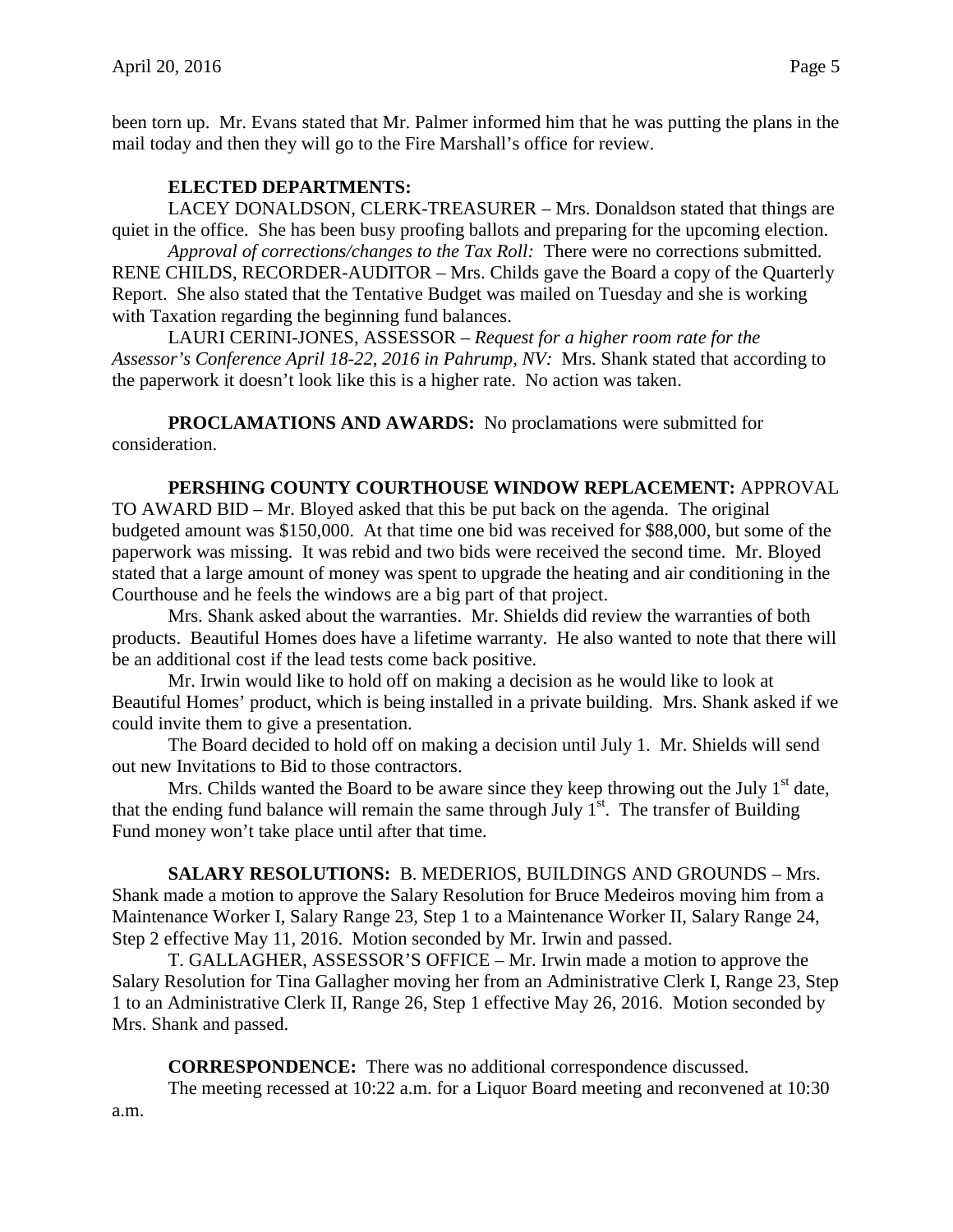**JERRY ALLEN, SHERIFF:** Sheriff Allen stated that D & D Plumbing has been doing quite a bit of work in the Jail. He has been keeping in contact with the State in regards to the repairs noted on the inspection. Sheriff Allen asked for confirmation that he can move forward with having the padded cell fixed. The cost is \$18,129. Mr. Bloyed asked if we had looked into this being covered by the County's insurance. Mrs. Donaldson will check. The Board felt that this needs to be taken care of either way.

APPROVAL OF GRANT FUNDING RENEWAL FOR SCHOOL RESOURCE OFFICER – Mr. Bloyed stated that due to time constraints, he has already signed this application. Sheriff Allen stated that due to the need in our School District and the success of the current officer, he has applied for two positions this year.

Mr. Irwin made a motion to approve Sheriff Allen applying for grant funding renewal for the School Resource Officer. Motion seconded by Mrs. Shank and passed.

Sheriff Allen has attended a couple meetings with Burning Man and is not impressed with the caliber of those meetings.

Sheriff Allen also stated that Dave Metts has a generator on Toulon that we may be able to take advantage of. The Road Department would have to dig the trench from his building to ours, but Mr. Metts would provide the wiring. Sheriff Allen will speak with Mr. Greene about this.

There was some discussion regarding SH Architecture. We received an invoice and Sheriff Allen will get some clarification before it is paid.

**VOUCHERS:** Mrs. Shank made a motion to approve the vouchers, checking on the voucher for Vendor #397 to make sure it is within budget. Motion seconded by Mr. Irwin and passed.

**REPORT FROM LEGAL COUNSEL:** Mr. Shields had nothing to report.

**REPORT FROM ADMINISTRATIVE ASSISTANT:** Mrs. Wesner stated that she has been busy with matters related to the Lands Bill.

**MATTERS OF THE BOARD FOR DISCUSSION, BOARD MEMBER REPORTS, BOARD LIAISON REPORTS:** Mrs. Shank reported that she attended the Health Care Foundation meeting.

Mr. Irwin stated that he and Mr. Shields gave testimony to the Legislative Committee on Lands in Winnemucca. They discussed creating a statewide committee to work on BLM issues. Mr. Shields stated that it would provide litigation services and grant funding and also provide a bridge between the rural counties and the BLM. Mr. Irwin stated that they also discussed Burning Man and the Live Entertainment Tax imposed by the State.

Mr. Irwin also attended a Lands meeting with Lt. Governor Hutchison yesterday and a Next Generation 911 meeting last week. Mr. Irwin also stated that he was asked by the Fire Department if there is an Employee Assistance Program available to them. He will be following up with POOL/PACT.

Mr. Bloyed asked Mr. Irwin in regards to the Lands Bill, who sets the Fair Market Value when that property is sold. Mr. Irwin stated that the Fair Market Value is based on like properties that have already sold in the area.

Mr. Bloyed participated in a NV Works phone conference. The Recreation meeting was rescheduled.

**PUBLIC INPUT:** There was no public input at this time.